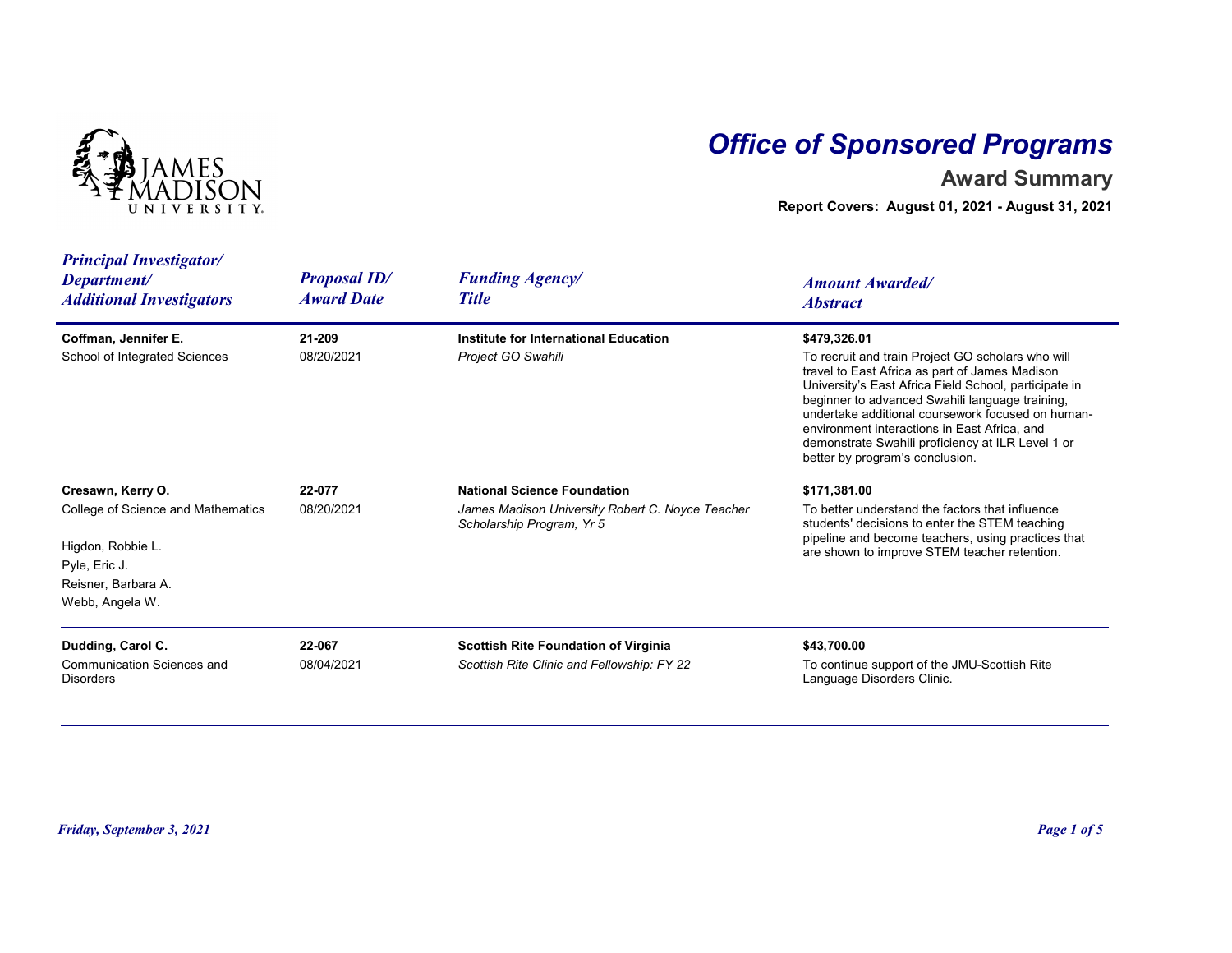| <b>Principal Investigator/</b><br>Department/<br><b>Additional Investigators</b>                                               | <b>Proposal ID/</b><br><b>Award Date</b> | <b>Funding Agency/</b><br><b>Title</b>                                                                                                  | <b>Amount Awarded/</b><br><b>Abstract</b>                                                                                                                                                                                                                                     |
|--------------------------------------------------------------------------------------------------------------------------------|------------------------------------------|-----------------------------------------------------------------------------------------------------------------------------------------|-------------------------------------------------------------------------------------------------------------------------------------------------------------------------------------------------------------------------------------------------------------------------------|
| Fiederlein, Suzanne L.<br>Center for International Stabilization &<br>Recovery<br>Holsinger, Heather B.<br>Risser, Jennifer E. | 22-026<br>08/04/2021                     | <b>U.S. Department of State</b><br>CISR Core Activities to Further PM/WRA Goals and<br>Objectives: Option Year 4                        | \$549,985.00<br>To encourage and stimulate the support of programs<br>undertaken by PM/WRA by acting as an information<br>clearinghouse on mine action and CWD issues<br>through identifying, gathering, managing, and<br>distributing information.                           |
| Fukumura, Keigo<br>Physics & Astronomy<br>Scully, Sean T.                                                                      | 22-070<br>08/16/2021                     | <b>National Aeronautics and Space Administration</b><br>Modeling the Winds of Galactic Black Hole Binaries                              | \$33,572.00<br>To model, analyze, and compare disk winds and their<br>relation to the structure of the underlying XRB<br>accretion disk in comparison with AGN warm<br>absorbers and UFOs to produce a theoretical edifice<br>that encompasses all astrophysical black holes. |
| Goetschius, John W<br><b>Health Professions</b>                                                                                | 22-038<br>08/16/2021                     | Virginia Athletic Trainers' Association<br>Effects of Chronic Ankle Instability on Postural Control<br>In College Dancers               | \$500.00<br>To determine if collegiate dancers with chronic ankle<br>instability (CAI) have greater postural control<br>impairments during traditional and dance-specific<br>balance positions than those without CAI using<br>instrumented measure of postural control.      |
| Hartzler-Weakley, Kimberlee<br>Institute for Innovation in Health and<br><b>Human Services</b>                                 | 22-074<br>08/20/2021                     | <b>Harrisonburg City Public Schools</b><br>Harrisonburg City Schools Health Life Skills<br>Coordinator                                  | \$24,964.00<br>To assist with training and technical assistance for the<br>oversight and teaching of Family Life Education<br>Classes.                                                                                                                                        |
| Henriques, Justin J.<br>Engineering<br>Paterson, Kurt G.                                                                       | 22-007<br>08/27/2021                     | <b>Kern Family Foundation</b><br>Connecting Entrepreneurial Mindsets to Professional<br>Practice in Undergraduate Engineering Education | \$310,000.00<br>To produce a podcast series - Entrepreneurial<br>Mindsets at Work (EM@Work) - to provide students<br>real world examples of how entrepreneurial mindsets<br>are used in professional practice.                                                                |
|                                                                                                                                |                                          |                                                                                                                                         |                                                                                                                                                                                                                                                                               |
| Friday, September 3, 2021                                                                                                      |                                          |                                                                                                                                         | Page 2 of 5                                                                                                                                                                                                                                                                   |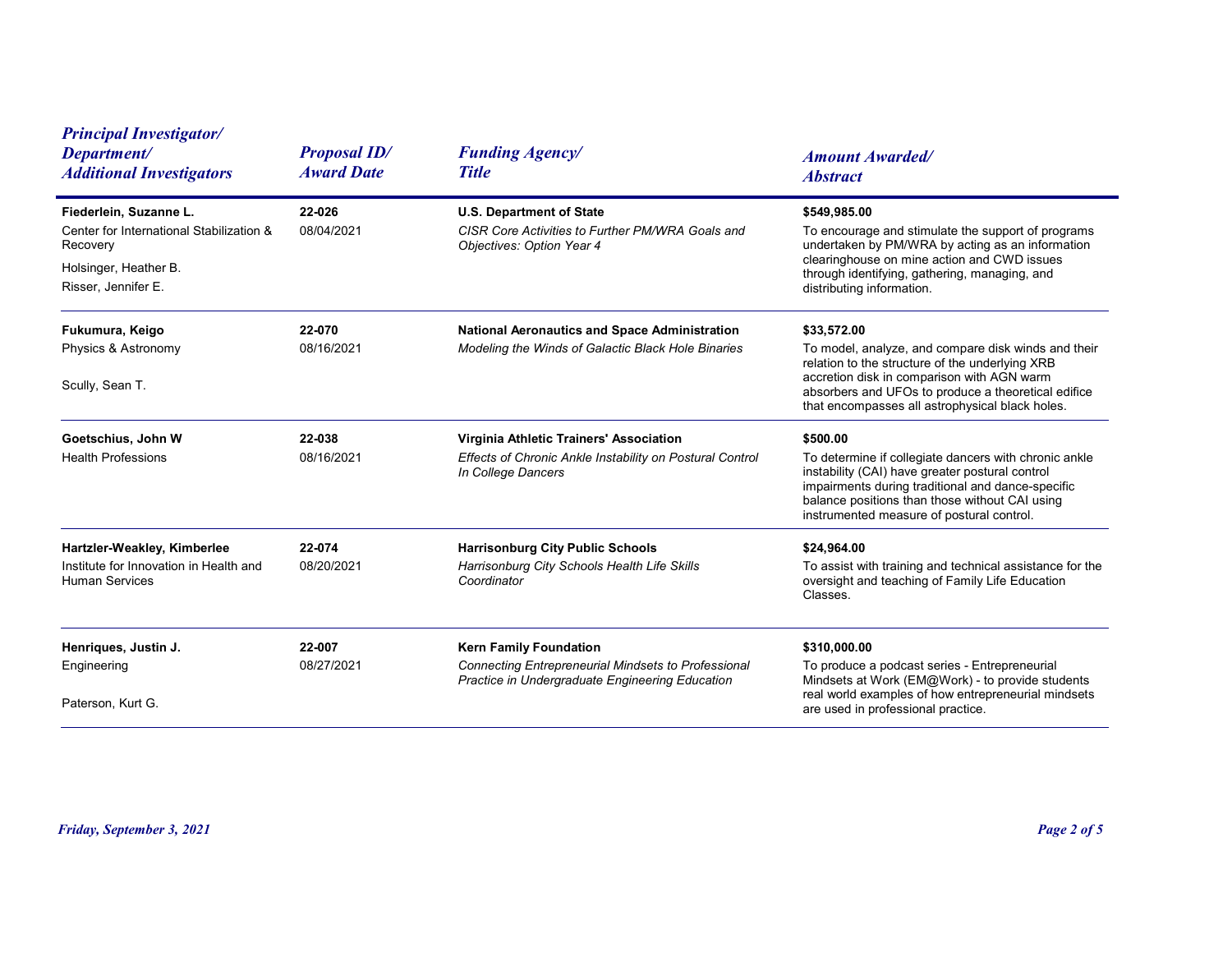| <b>Proposal ID/</b>  | <b>Funding Agency/</b>                                                                                                     | <b>Amount Awarded/</b>                                                                                                                                                                                                                                                                                |
|----------------------|----------------------------------------------------------------------------------------------------------------------------|-------------------------------------------------------------------------------------------------------------------------------------------------------------------------------------------------------------------------------------------------------------------------------------------------------|
| 21-159<br>08/09/2021 | <b>Department of Defense</b><br>Cyber Scholarship Program FY22                                                             | <b>Abstract</b><br>\$115,445.64<br>To encourage faculty and students to perform cutting<br>edge research, disseminate knowledge, foster<br>collaboration, support outreach, increase the number<br>of underrepresented students, help recruiting efforts,<br>and educate cybersecurity professionals. |
| 21-098<br>08/11/2021 | <b>National Science Foundation</b><br>Collaborative Research: Quantitative Paleoclimatology<br>of the East African Monsoon | \$119,293.00<br>To provide quantitative paleoclimate estimates from<br>the Baringo Basin to test the hypotheses that relate to<br>the effect of carbon dioxide rise to East African<br>Monsoon strength, local climate seasonality, and<br>landscape-scale vegetation structure.                      |
| 21-185<br>08/20/2021 | <b>Center for Disease Control &amp; Prevention</b><br>Futuro Latino Drug-Free Communities - Year 9                         | \$125,000.00<br>To continue work in reducing drug and alcohol abuse<br>among Latino youth in Harrisonburg and Rockingham<br>and to build capacity among the prevention-oriented<br>community.                                                                                                         |
| 21-222<br>08/04/2021 | Virginia Health Workforce Development Authority<br>BRAHEC Carryover Funds 5/1/21 - 8/31/21                                 | \$19,899.00<br>To promote health careers and access to primary<br>care for medically underserved populations through<br>community-academic partnerships.                                                                                                                                              |
| 22-062<br>08/04/2021 | <b>National Science Foundation</b><br>RUI: Probing Subatomic Physics via Lepton<br>Interactions                            | \$100,000.00<br>To complete a 3D picture of the nucleon through<br>structure function and generalized parton distribution<br>(GPD).                                                                                                                                                                   |
|                      |                                                                                                                            | Page 3 of 5                                                                                                                                                                                                                                                                                           |
|                      | <b>Award Date</b>                                                                                                          | <b>Title</b>                                                                                                                                                                                                                                                                                          |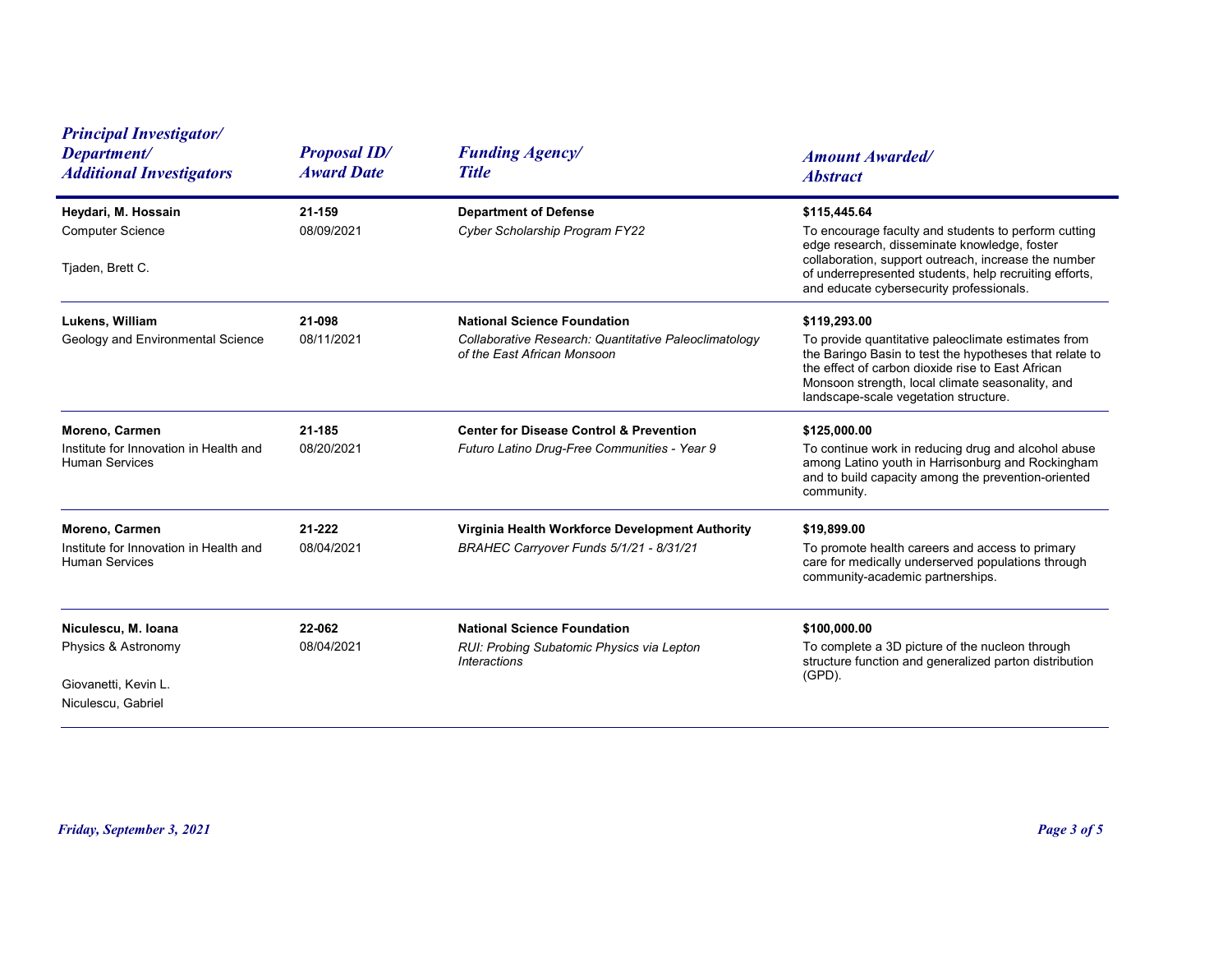| <b>Principal Investigator/</b><br>Department/<br><b>Additional Investigators</b> | <b>Proposal ID/</b><br><b>Award Date</b> | <b>Funding Agency/</b><br><b>Title</b>                                                                                                                                         | <b>Amount Awarded/</b><br><b>Abstract</b>                                                                                                                                                                                                                                                                                                                                                                                          |
|----------------------------------------------------------------------------------|------------------------------------------|--------------------------------------------------------------------------------------------------------------------------------------------------------------------------------|------------------------------------------------------------------------------------------------------------------------------------------------------------------------------------------------------------------------------------------------------------------------------------------------------------------------------------------------------------------------------------------------------------------------------------|
| Sharifian, Maryam S.<br>Early, Elementary, and Reading<br>Education              | 22-072<br>08/16/2021                     | Virginia Early Childhood Foundation<br>Mixed Delivery Grant Cohort 6                                                                                                           | \$2,404,995.00<br>To address barriers of access to quality preschool<br>education within community-based settings, support<br>public/private systems of preschool delivery focused<br>on expanding access to publicly funded preschool<br>services for unserved and underserved 3- and 4-year<br>old children within high quality private, community-<br>(non-school) based early childhood care and<br>education (ECCE) settings. |
| Sharifian, Maryam S.<br>Early, Elementary, and Reading<br>Education              | 22-078<br>08/31/2021                     | Virginia Early Childhood Foundation<br>Harrisonburg-Rockingham Early Learning Project -<br>PDG B-5 Year 3                                                                      | \$8,237.00<br>To address barriers of quality preschool education<br>within community-based settings, develop shared<br>curriculum and assessment, and enhance teacher<br>qualifications through individualized professional<br>development plans.                                                                                                                                                                                  |
| Swayne, Nick D.<br>Dean's Office                                                 | 22-088<br>08/31/2021                     | For Inspiration and Recognition of Science and<br><b>Technology</b><br>FIRST COVID-19 RELIEF GRANT                                                                             | \$10,000.00<br>To help with recovery from the impacts of COVID-19<br>pandemic.                                                                                                                                                                                                                                                                                                                                                     |
| York, Emily R.<br>School of Integrated Sciences<br>Conley, Shannon N.            | 21-146<br>08/10/2021                     | <b>National Science Foundation</b><br>Collaborative Research: RUI: Collaborative Research<br>and Education Architecture for Transformative<br>Engagement with STS (CREATE/STS) | \$305,012.00<br>To support a multi-institutional scale-up study<br>organized around a collaborative multidisciplinary<br>model for developing cross-cutting science and<br>technology studies pedagogies.                                                                                                                                                                                                                          |
| Zugelder, Bryan S.<br>Dean's Office                                              | 22-066<br>08/11/2021                     | Virginia ED Strategies<br>Entity Agreement MOU: Virginia ED Strategies FY22                                                                                                    | \$894,230.00<br>To establish an entity agreement between Virginia<br>Advanced Study Strategies, Inc. and James Madison<br>University.                                                                                                                                                                                                                                                                                              |
| Friday, September 3, 2021                                                        |                                          |                                                                                                                                                                                | Page 4 of 5                                                                                                                                                                                                                                                                                                                                                                                                                        |